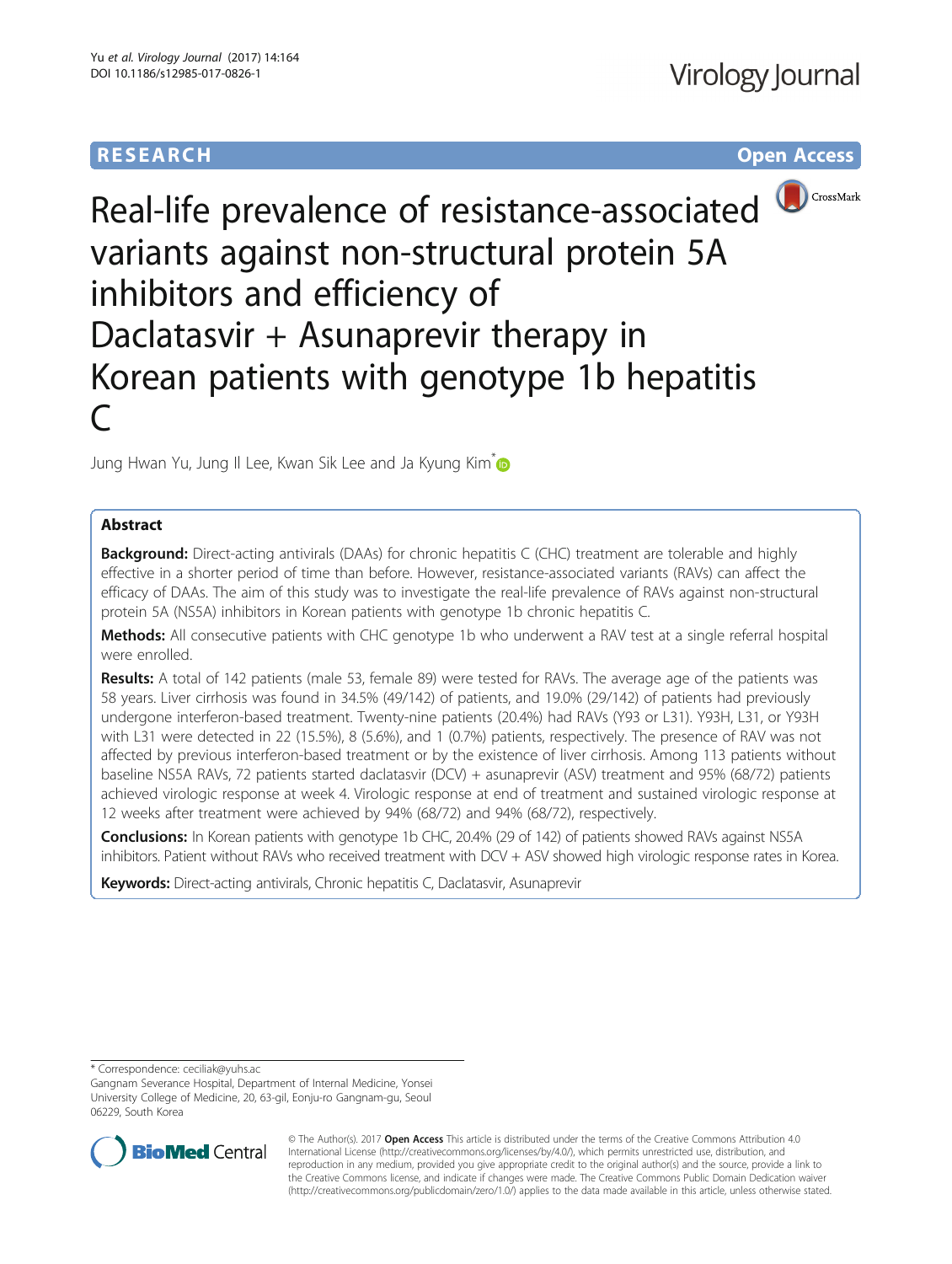#### Background

Chronic hepatitis C virus (HCV) infection is one of the main causes of liver cirrhosis and hepatocellular carcinoma and is a principal cause of liver-related morbidity and mortality worldwide. Previously, the standard treatment for patients with chronic hepatitis C (CHC) included pegylatedinterferon alpha (PEG-IFN $\alpha$ ) and ribavirin therapy. [[1](#page-7-0)] Treatment response was not only related to HCV genotype and the host's interleukin (IL) 28B polymorphism but also related to the tolerability of the drugs. Although Korean patients have favorable single nucleotide polymorphisms near the IL28B gene, such as rs12979860CC and rs8099917TT allele, [\[2\]](#page-7-0) poor tolerability has led to the hesitation to use interferon (IFN)-based treatment.

Recently, direct-acting antivirals (DAAs)—have been developed and substituted IFN-based regimen to treat patients with CHC. These DAAs are substantially more tolerable and effective than PEG-IFNα and ribavirin. [[3](#page-7-0)– [6\]](#page-7-0) DAAs are molecules that target specific nonstructural (NS) proteins of the virus and results in disruption of viral replication and infection. There are four classes of DAAs, which are defined by their mechanism of action and therapeutic target. The four classes are NS proteins 3/4A protease inhibitors, NS5B nucleoside polymerase inhibitors, NS5B non-nucleoside polymerase inhibitors, and NS5A inhibitors. [[7](#page-7-0)] Among the DAAs, combination treatment with daclatasvir (DCV) of NS5A inhibitor and asunaprevir (ASV) of NS3 protease inhibitor was introduced using multiple classes of DAAs with non-overlapping targets. These regimens showed a good treatment outcome in clinical trials of patients with CHC genotype 1b, regardless of IFN-intolerance or lack of response to IFN-based regimens. [[8](#page-7-0)–[10](#page-7-0)] Based on its efficacy and safety compared to that of IFN-based therapy, DCV + ASV combination therapy was the first IFNfree regimen reimbursed by national health insurance in Korea for the treatment of genotype 1b CHC.

However, a NS5A inhibitor, such as daclatasvir, has limited efficacy with baseline resistance-associated variants (RAVs) at NS5A-Y93H and NS5A-L3l. DCV + ASV combination therapy also showed various results depending on the presence of RAVs. According to a previous study, in patients with a sustained virologic response at 24 weeks post-treatment, the virus was eliminated in 98.6% of patients without NS5A polymorphism and in 42.1% of patients with NS5A polymorphism. [[11](#page-7-0)] Thus, regarding the efficacy of DCV + ASV therapy, the presence of RAVs, especially the presence of NS5A RAVs, can be an important factor. However, impact of RAVs is regimen specific, since reports have shown that SVR rates after DCV combined with a different DAA was not influenced from NS5A RAVs. [[12, 13\]](#page-7-0)

NS5A RAVs prevalence varied from 18% (populationbased sequencing) [[6](#page-7-0)] to 29% (deep sequencing) in Japanese patients. [[14\]](#page-7-0) As the prevalence of HCV genotypes is quite different depending on the region, NS5A RAVs can vary depending on the region or the country in which it is treated, and the results and effects of DCV + ASV therapy are assumed to vary accordingly. Thus, when using DAAs, including NS5A inhibitors, investigating the real-life prevalence of NS5A RAVs in a specific area and its influence is important. The aim of this study was to investigate the real-life prevalence of RAVs against NS5A inhibitors in Korean patients with genotype 1b CHC and the efficiency of the treatment with DCV + ASV in patients with genotype 1b CHC without RAVs.

### **Methods**

#### Patients

All consecutive patients with CHC who took the NS5A RAVs test from August 2015 to May 2016 were enrolled. Medical records were retrospectively reviewed, and data were collected from a single referral hospital, in Seoul, Korea. Patients were at least 20 years of age, with confirmed CHC genotype 1b infection and HCV RNA levels ≥10,000 IU/ml. Liver cirrhosis (LC) was diagnosed clinically by morphologic changes of cirrhosis on imaging studies or other signs of portal hypertension, such as portosystemic shunt or hypersplenism. This study was approved by the ethics committee of our hospital, and the need for informed consent was waived.

#### Laboratory tests

HCV RNA was quantified using the Roche COBAS Taq-Man assay (Roche Molecular Diagnostics, Pleasanton, CA, USA) with a lower limit of quantification of 15 IU/ mL. HCV genotype and subtype were assessed using HCV genotyping kit (Biosewoom Inc., Seoul, Korea). The sequencing of a 408 bp fragment in the core gene and 293 bp fragment in the 5′ untranslated region (UTR) were used to assign genotypes. Genotypes of the strains were analyzed using the HCV sequence database ([https://hcv.lanl.gov\)](https://hcv.lanl.gov).

Direct sequencing of HCV NS5A Y93 and L31 gene regions from plasma samples was performed. Viral RNA was isolated from 200 μL plasma samples utilizing the QIA Amp MiniElute Virus Vacuum Kit (Catalog No. 57714 Qiagen, Inc. Valencia, CA) and the QiaCube workstation. Viral RNA was eluted in 25 uL of elution buffer and 20 uL of eluate was used in the cDNA preparation. The extracted RNA was reverse transcribed and amplified by the PCR method using the SuperScript III One-Step RT-PCR System with Platinum Taq DNA Polymerase (Invitrogen) with the pairs of primers as follows: sense (5872–5891) 5′-AAGAGGCTCCACCAGTGGAT-3′ and antisense (6730–6749) 5′-CGCCGGAGCGTACCTGT GCA-3′. The PCR products were purified using a QIAquick PCR Purification Kit (QIAGEN) and sequenced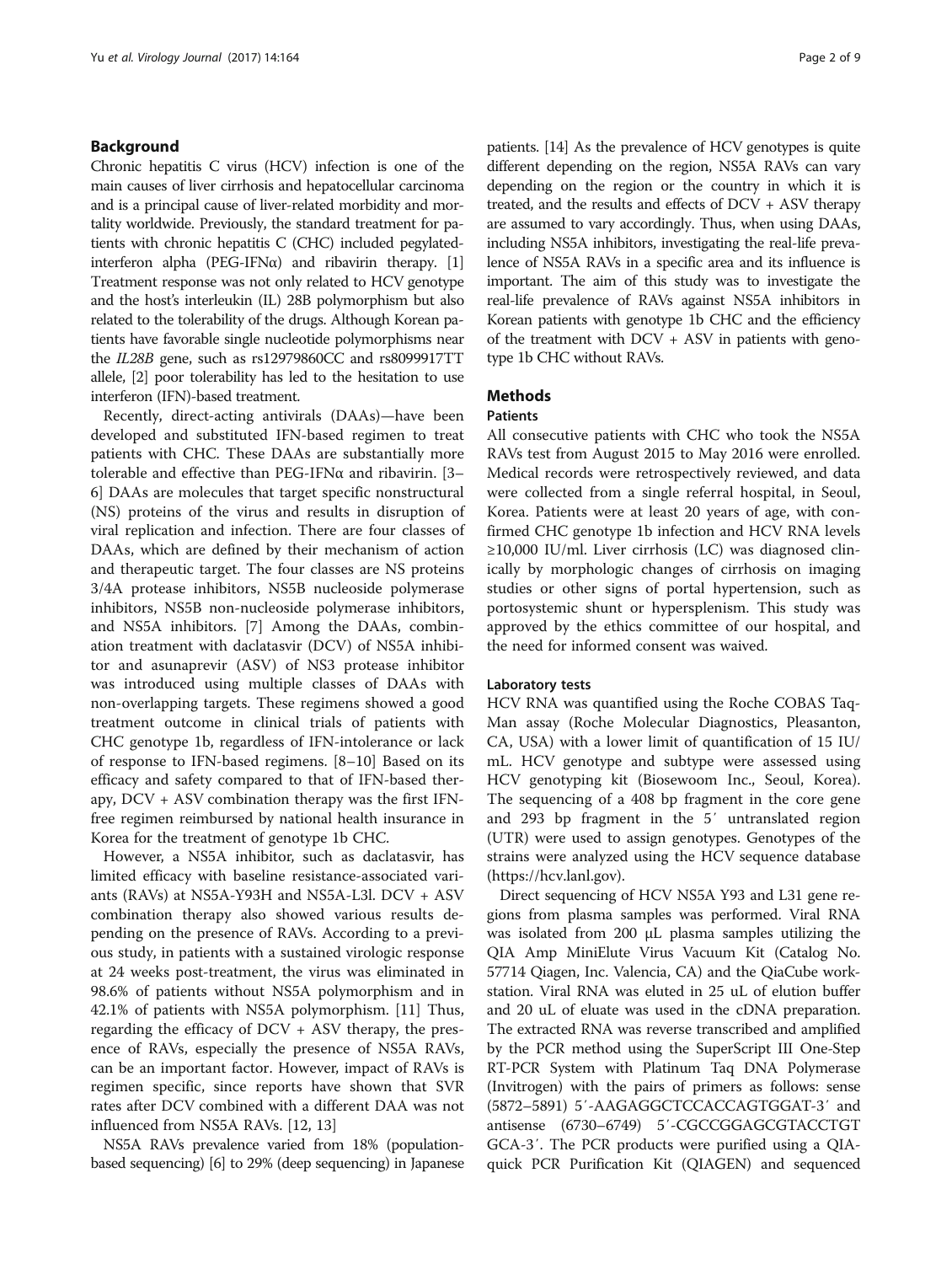using an automated DNA sequencer (3730xl DNA Analyzer, Applied Biosystems). Two primer sets for sequencing through the NS5A L31 and Y93 coding regions are: forward sequencing primer (1bseqF2) 5′-TCCG GCTCGTGGCTAAGAGATGTTTGGG-3′ and reverse sequencing primer (1bseqR5) 5′-CAGTGGTCATGCCC GTCACGTAGTG-3′. Each sequence was confirmed for the sense and antisense strands. If minor sequences of RAV were detected in more than 10% of the strength of the major sequence, it was regarded as RAV positive. [\[15](#page-7-0)]

#### **Treatment**

HCV treatment was based on guidelines of the Korean Association for the Study of the Liver (KASL). [\[16\]](#page-7-0) According to the guidelines presented in 2015, patients with NS5A RAVs were recommended to be treated with ledipasvir/ sofosbuvir. If patients without NS5A RAVs agreed to CHC treatment with firstly approved DAAs, DCV + ASV, they received DCV (one 60 mg tablet once daily) and ASV (one 100 mg capsule twice daily) combination therapy for 24 weeks as guidelines recommended. Patients were followed-up during treatment and for more than 12 weeks. Virologic response was defined as undetectable HCV RNA level at each time point. Virologic responses on week 4 of treatment, at the end of treatment, and 12 weeks posttreatment were checked. Before starting these therapies, the presence of current liver cirrhosis or a past patient's history of IFN-based treatment was not considered for exclusion. However, patients who were currently being treated for HCC or refused to be treated were excluded from receiving DCV + ASV therapy.

#### Statistical analysis

Continuous variables were presented as mean ± SD or median (interquartile range). Categorical variables were compared between groups by the chi-squared test. The Student's t-test was used to compare the mean of continuous variables. A value of  $p < 0.05$  was considered statistically significant. All statistical tests were performed with PASW version 17.0 (IBM Corp., Armonk, NY, USA).

#### Results

#### Baseline characteristics of patients

A total of 142 patients (male 53, female 89) were tested for RAVs at NS5A-Y93 and NS5A-L31. The average age of the patients was 58 years old (range: 24–90). LC was found in 34.5% (49/142) of patients, and 19.0% (27/142) of patients had previously undergone IFN-based treatment. Among the patients who underwent IFN-based treatment, 22 failed the treatment and 5 discontinued the treatment because of adverse hematologic events. Among the patients without NS5A RAVs, 72 patients underwent DCV + ASV therapy for 24 weeks. A comparison of the characteristics of patients in the RAV-positive and RAV-

negative groups is shown in Table 1. RAV-positive patients were significantly older than RAV-negative patients. Other factors were not different between the groups.

#### Real-life prevalence of NS5A RAV

Of the 142 patients, 22 patients (15.5%) had a Y93H RAV, and 8 patients (5.6%) had an L31 RAV in the NS5A RAV test. When considering L31 RAV, L31 M was the most common, being present in four patients, followed by L31I, present in two patients, and L31F and L31 V, which were present in one patient each. Moreover, one case had both Y93H and L31 V RAVs. Hence, 29 of the 142 patients (20.4%) had at least one NS5A RAV (Fig. [1\)](#page-3-0). When comparing the RAV-positive patients who had undergone IFN-based treatment with treatment-naïve patients, 24% (6/25) of the patients who had undergone IFN-based treatment had RAVs, and 20% (23/117) of the treatment-naïve patients had RAVs. Furthermore, 27% (13/49) of patients who had cirrhosis had RAVs, while only 17% of the patients (16/93) without cirrhosis had RAVs (Fig. [2](#page-3-0)).

#### Efficacy of DCV + ASV combination therapy

A total of 72 of 113 RAV-negative patients started DCV + ASV therapy. Two patients stopped DCV + ASV medication because of adverse events within four weeks of starting the treatment. Other 2 patients who had low detectable levels of HCV RNA at week 4 continued the medication, and finally achieved virologic response at week 24 and SVR12. Among the 68 patients who achieved virologic response at week 4, only 1 patient did not achieve virologic response at week 24. Furthermore, 1 patient who achieved virologic response at week 4 stopped medication because of liver enzyme elevation at week 7

Table 1 Baseline characteristics and laboratory findings of patients who underwent RAV test

|                                    | Total<br>$(n = 142)$ | RAV negative<br>$(n = 113)$ | RAV positive<br>$(n = 29)$ | $P$ value |
|------------------------------------|----------------------|-----------------------------|----------------------------|-----------|
| Male, n (%)                        | 53 (37.3%)           | 43 (38%)                    | 10 (35%)                   | 0.723     |
| Age, years                         | $58 \pm 14$          | $55 + 14$                   | $66 + 11$                  | < 0.001   |
| LC, n (%)                          | 49 (34.5%)           | 36 (32%)                    | 13 (45%)                   | 0.190     |
| Treatment<br>experienced,<br>n (%) | 25 (17.6%)           | 19 (17%)                    | 6(21%)                     | 0.624     |
| AST. IU/L                          | $58.4 + 36.5$        | $59.1 + 38.9$               | $56.0 + 25.9$              | 0.685     |
| ALT, IU/L                          | $51.5 + 52.0$        | $52.9 + 55.5$               | $46.0 + 35.3$              | 0.526     |
| Total bilirubin,<br>mg/dL          | $0.91 + 0.52$        | $0.92 \pm 0.5$              | $0.87 + 0.34$              | 0.601     |
| HCV RNA, $\times$<br>$10^6$ IU/mL  | $2.241 + 2.996$      | $2.046 + 3.024$             | $3.013 \pm 2.799$          | 0.127     |

All results are presented as n  $%$  or mean  $\pm$  SD

LC liver cirrhosis, AST aspartate aminotransferase, ALT alanine aminotransferase, RAV resistance-associated variant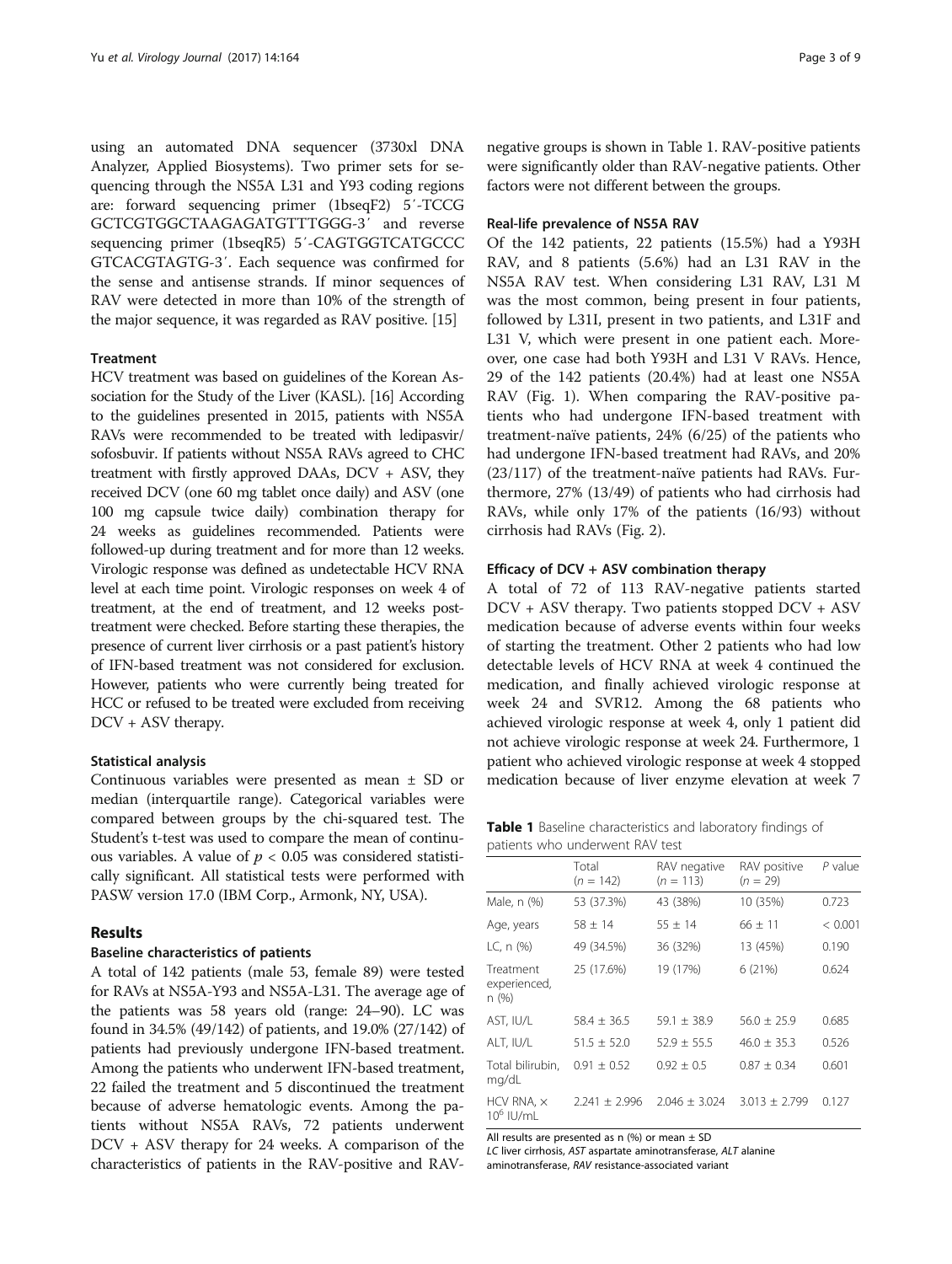<span id="page-3-0"></span>

without virologic rebound during the therapy (Fig. [3](#page-4-0)). This patient experienced virologic rebound only after stopping medication. In summary, 94% (68/72) patients achieved virologic response at week 4. Virologic response at week 24 and SVR12 were achieved by 94% (68/72) and 94% (68/ 72) of patients, respectively (Fig. [4a\)](#page-4-0).

Treatment-naïve patients showed virologic response rates at week 4, week 24 and SVR12 as 97%, 95% and 95%, respectively. Patients who had received IFN-based treatment previously showed virologic response rates at week 4, week 24 and SVR12 as 86%, 93% and 93%, respectively. However, no significant differences were shown by experience of IFN-based treatment (Fig. [4b\)](#page-4-0).

Comparing the responses depending on the presence of cirrhosis, 95% (55/58) of patients who did not have accompanying cirrhosis achieved SVR12, and 93% (13/ 14) of patients who had cirrhosis achieved SVR12. There was little difference between the patients with and

without accompanying cirrhosis in terms of achieving virologic response at week 4 and 24 (Fig. [4c](#page-4-0)).

#### Characteristics of patients who discontinued DAA treatment

After the start of DCV + ASV treatment, 3 patients finally discontinued treatment because of adverse events (Table [2](#page-5-0)). One patient who had underlying idiopathic thrombocytopenic purpura (ITP) was confirmed to have AST/ALT elevation at 7th week of treatment. In this case, the patient had no choice but to stop the therapy because her AST/ALT levels increased to greater than 10 times of normal limit. In the second case, the patient was diagnosed with petechia, which occurred in the whole body, from the second week of the treatment. Because the patient had a history of cured ITP 20 years ago, an initial impression of recurred ITP was suspected in the emergency room blood test.Since no causes other

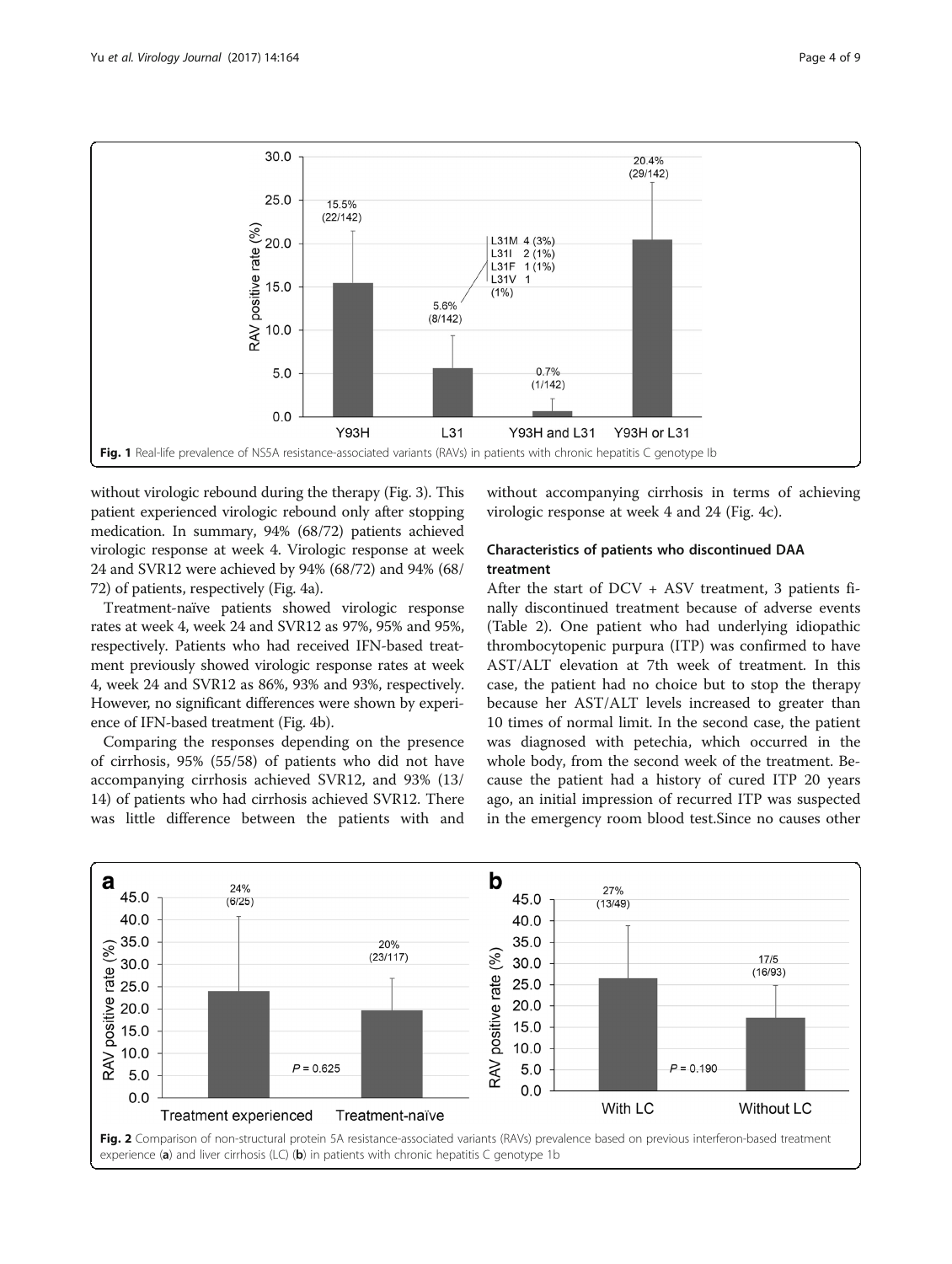<span id="page-4-0"></span>Yu et al. Virology Journal (2017) 14:164 **Page 5 of 9** Page 5 of 9



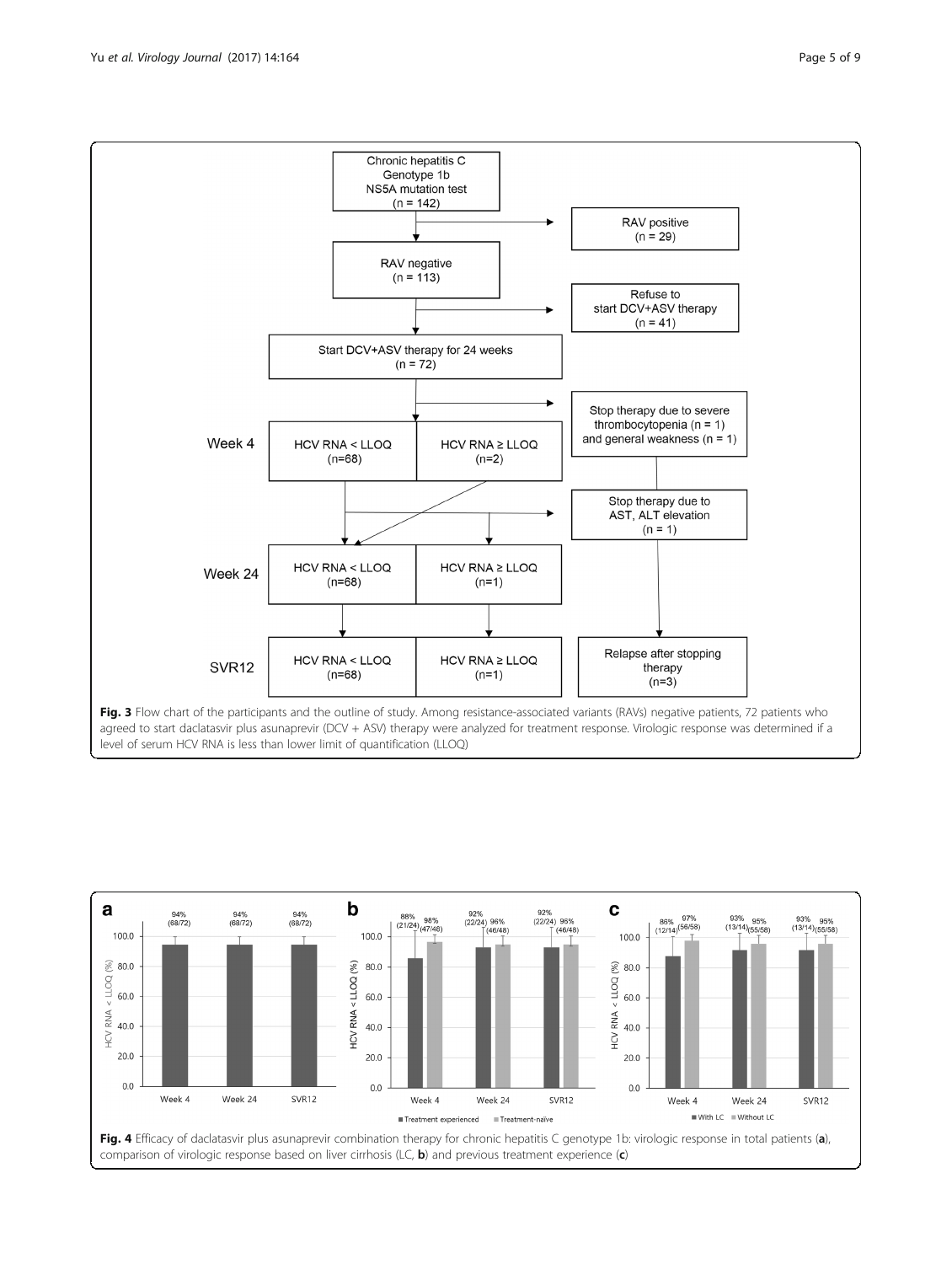|                                     | Reference<br>levels |                   | Patients who discontinued treatment because of adverse events |                             |  |
|-------------------------------------|---------------------|-------------------|---------------------------------------------------------------|-----------------------------|--|
|                                     |                     | Patient 1         | Patient 2                                                     | Patient 3                   |  |
| Cause of discontinuation            |                     | AST/ALT elevation | Thrombocytopenia                                              | General weakness<br>Fatigue |  |
| Toxicity grade by CTCAE             |                     | Grade 3           | Grade 4                                                       | Grade 3                     |  |
| Age/Sex                             |                     | 45/F              | 49/F                                                          | 79/F                        |  |
| HCV RNA, IU/ml                      |                     | 194,000           | 1,390,000                                                     | 5,620,000                   |  |
| Liver cirrhosis                     |                     | No                | No                                                            | Yes                         |  |
| Comorbidities                       |                     | <b>ITP</b>        | <b>HTN</b>                                                    | HTN, DM                     |  |
| Baseline                            |                     |                   |                                                               |                             |  |
| White blood cells, $\times 10^9$ /L | $4.0 - 10.8$        | 6150              | 6800                                                          | 7290                        |  |
| Hemoglobin, g/dL                    | $12 - 15.9$         | 12.6              | 13.9                                                          | 16.5                        |  |
| Platelets, $\times 10^9$ /L         | 150-400             | 23                | 158                                                           | 144                         |  |
| AST/ALT, IU/L                       | $13 - 36/1 - 46$    | 21/27             | 49/54                                                         | 88/97                       |  |
| Total bilirubin, mg/dL              | $0.2 - 1.3$         | 0.5               | 0.7                                                           | 0.9                         |  |
| Albumin, mg/dL                      | $3.4 - 5.3$         | 3.6               | 4.1                                                           | 3.9                         |  |
| Prothrombin time, INR               | $0.96 - 1.16$       | 1.21              | 1.04                                                          | 1.17                        |  |
| At week 4                           |                     |                   |                                                               |                             |  |
| White blood cells, $\times 10^9$ /L | $4.0 - 10.8$        | 6410              | 7990                                                          | 10,770                      |  |
| Hemoglobin, g/dL                    | $12 - 15.9$         | 14.0              | 13.4                                                          | 17                          |  |
| Platelets, ×10 <sup>9</sup> /L      | 150-400             | 19                | < 5                                                           | 160                         |  |
| AST/ALT, IU/L                       | $13 - 36/1 - 46$    | 265/450           | 29/15                                                         | 86/101                      |  |
| Total bilirubin, mg/dL              | $0.2 - 1.3$         | 1.0               | 0.6                                                           | 1.0                         |  |
| Albumin, mg/dL                      | $3.4 - 5.3$         | 4.1               | 4.3                                                           | 4.4                         |  |
| Prothrombin time, INR               | $0.96 - 1.16$       | 1.41              | 0.99                                                          | 1.13                        |  |

<span id="page-5-0"></span>Table 2 Patients' characteristics who discontinued daclatasvir plus asunaprevir treatment

CTCAE common terminology criteria for adverse events, ITP idiopathic thrombocytopenic purpura, DM diabetes mellitus, HTN hypertension, AST aspartate aminotransferase, ALT alanine aminotransferase, INR international normalized ratio

than the newly administered DCV + ASV were found, the patient stopped taking DCV + ASV therapy, and the platelet count recovered after a steroid treatment. The patient is now under follow-up care after hospital discharge. In the last case, the patient wanted to stop treatment because of severe general weakness and fatigue at the second week of treatment. All these patient had viral rebound viral after halting treatment.

#### Discussion

Development of new drugs for HCV infection, one of the world's major health crises, provides an opportunity to come one step closer to its complete cure. In particular, it provides an opportunity for complete cures for patients who have failed IFN and ribavirin treatment, thus allowing easier treatment because of fewer adverse effects. DAAs mainly act on nonstructural proteins that are formed by the HCV. RAVs are known to drastically reduce the efficiency of these drugs [\[6, 17, 18\]](#page-7-0). Therefore, when prescribing these drugs, such as DCV + ASV, the presence of RAVs needs to be confirmed before starting the treatment and setting the treatment direction. If RAVs vary depending on the regions and countries in which patients live, DAAs' performance can be expected to differ accordingly. In the previous era of IFN-based treatment, IL28B genetic polymorphisms showed differences between Asian and non-Asian countries, and that treatment performance varied accordingly. [[19](#page-7-0)–[22](#page-7-0)] About 90% of the population of Korea are CC homozygotes, [\[2, 23, 24\]](#page-7-0) and response of IFN-based treatment was relatively higher than in Western people. Because IL28B test is not routinely performed before treatment of CHC as guidelines suggested, [\[16\]](#page-7-0) IL28B was not evaluated in these patients. Therefore, we could not figure out whether the presence of baseline RAVs differed significantly with respect to IL28B genotype.

Currently availabilities of DAAs differ from country to country. DCV + ASV began to be used in Japan after its approval in 2014, and it has been used in Korea since August 2015 after its insurance application was approved. Therefore, because of its limited use thus far, insufficient investigation has been made into the treatment performance of DCV + ASV and its related NS5A mutations. In this study, the real-life prevalence of NS5A RAVs detected at baseline in 142 Korean patients was investigated and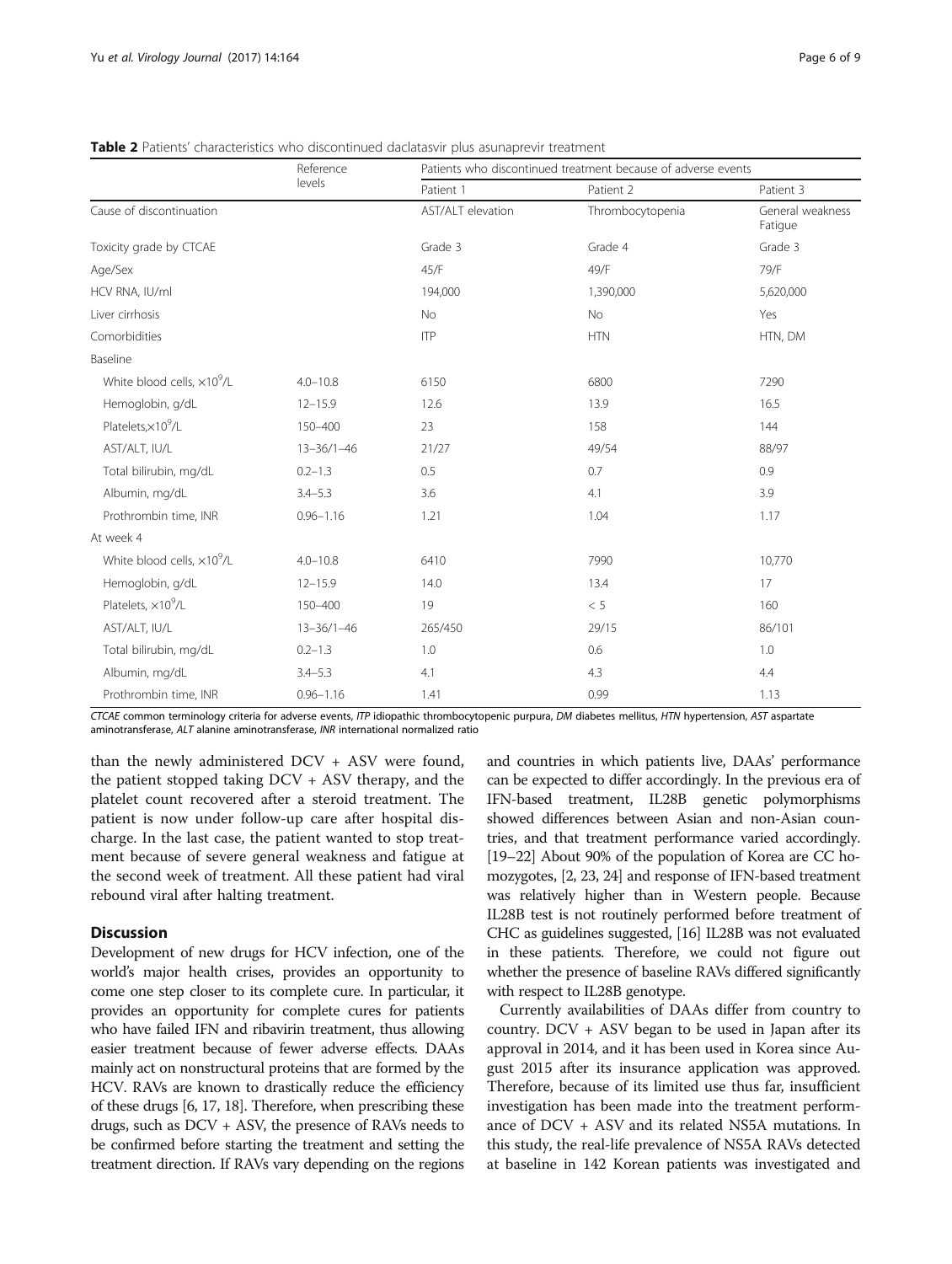was confirmed to be slightly higher prevalence than was previously reported. [\[25](#page-7-0)–[27\]](#page-7-0) According to data published in Japan in 2015, the incidence of NS5A mutations in Japan was 18.4%, which was higher than its incidence in non-Asian countries. [[6\]](#page-7-0) Although further studies are needed in the future, in regards to patients with CHC genotype 1b in Asia, frequent NS5A RAVs detected at baseline are considered a substantial limitation in DCV + ASV use, and other DAA regimens need to be considered because impact of RAVs is regimen specific. [[12](#page-7-0), [13\]](#page-7-0)

According to our results, the RAV-positive incidence was not different in patients who was naïve or who failed prior IFN-based treatment. Furthermore, in patients with accompanying cirrhosis, the RAV-positive incidence was not statistically different. It is assumed that these patients have been infected with viruses for a long time and have retained viruses with diverse mutations, but again, the exact causes are not known. However, good treatment performance was observed in RAV-negative patients in this study, regardless of presence of cirrhosis or whether prior IFN-based treatments had failed. Patients who reached virologic response during treatment also reached SVR12 without much difficulty.

The number of patients with NS5A RAVs is slightly higher than the previously reported data of 12–18.4%. [[25](#page-7-0)–[27\]](#page-7-0) Although further studies are needed in the future, according to our study results, the number of HCV genotype 1b–infected Korean patients without NS5A RAVs, and therefore suitable for treatment with DCV + ASV, might be slightly less than that in other regions or countries where the prevalence of these NS5A RAVs are less.

DAA-based treatment has relatively fewer adverse effects than IFN-based treatment. However, in the case with DCV, patients can have headaches, general weakness, and fatigue. Bradycardia arrhythmias have been observed in patients receiving amiodarone with DCV and sofosbuvir, with or without other drugs that lower heart rate. The mechanism for the bradycardia effect has not been clearly established; recent in vivo studies have demonstrated a sofobuvir amiodarone drug-drug interaction (DDI)-dependent selective nodal dysfunction resulting in bradycardia. [\[28\]](#page-7-0) Moreover, ASV can have adverse effects including diarrhea, headache, hyperbilirubinemia, and increased transaminase level. Additionally, cases that were assumed to be immunoallergic hepatitis after DCV + ASV combination therapy have been reported. [\[29](#page-7-0)] According to a large scaled report of DCV + ASV therapy, 2.9% of patients discontinued the therapy as a result of ALT elevation. ALT elevation more than 1.25-fold the upper limit of normal was noted in 37.6% of patients. [\[30](#page-7-0)] Another large scaled study revealed that discontinuation due to liver injury occurred in 28 of 924 patients (3.0%). Other minor cause of discontinuation was fatigue, diarrhea, nausea, appetite loss, pneumonia,

rash, platelet decrease and encephalopathy. [\[31\]](#page-7-0) In a multicenter study among hemodialysis patients, 4 of 123 patients discontinued DCV + ASV therapy because of elevated serum alanine transaminase levels ( $n = 2$ ), rash ( $n = 1$ ), and HCC; all of these achieved SVR12. [\[32](#page-8-0)] In this study, three patients stopped treatment because of adverse effects, one of which was marked thrombocytopenia. One patient's platelet count dropped from normal to very low 2 weeks after beginning treatment. This patient stopped the treatment, and the platelet levels returned to normal after steroid treatment. However, since the medicine can be accompanied by additional complications that can be lifethreatening, hematologic disorders need to be carefully monitored during the treatment, though this patient has a history of cured ITP. Another patient had to stop treatment because of weakness and fatigue. Fatigue is often observed as an adverse effect of DCV + ASV therapy, and typically, it is not severe enough to stop treatment. However, the drug can result in general weakness and fatigue too severe for this patients to endure. The other patient discontinued DCV + ASV therapy due to elevated transaminases at week 7 after achieving virologic response at week 4. In this study, since adverse effects occurred within 2 month of the treatment in all cases, more careful observation is needed in the early period of treatment.

Limitations of the study are the limited sample size and dataset from a single center study. Although hepatitis B is endemic in Korea, Hepatitis C is not as prevalent as in Japan or in western countries. Thus, sample size is relatively small comparing other reports form these regions. These clinical data are collected in one tertiary referral hospital. Therefore, patients nationwide are included even though these results can not accurately reflect the patient across the country.

#### Conclusions

In patients with HCV infection, when RAV is not present, DCV + ASV therapy has shown good treatment performance regardless of the presence of cirrhosis or previous IFN-based treatment experience. Therefore, DCV + ASV therapy can be expected to be actively used to treat CHC genotype 1b without NS5A RAVs. However, since there are a considerable number of RAV-positive cases, other DAA regimens need to be considered. The possibility of complications resulting from the treatment, although rare, needs to be considered and monitored with regular hepatic function tests.

#### Abbreviations

ALT: alanine aminotransferase; AST: aspartate aminotransferase; ASV: asunaprevir; CHC: chronic hepatitis C; DAAs: direct-acting antivirals; DCV: daclatasvir; DM: diabetes mellitus; HTN: hypertension; IFN: Interferon; INR: international normalized ratio; ITP: idiopathic thrombocytopenic purpura; LC: liver cirrhosis; RAV: resistance-associated variant; SVR: sustained virologic response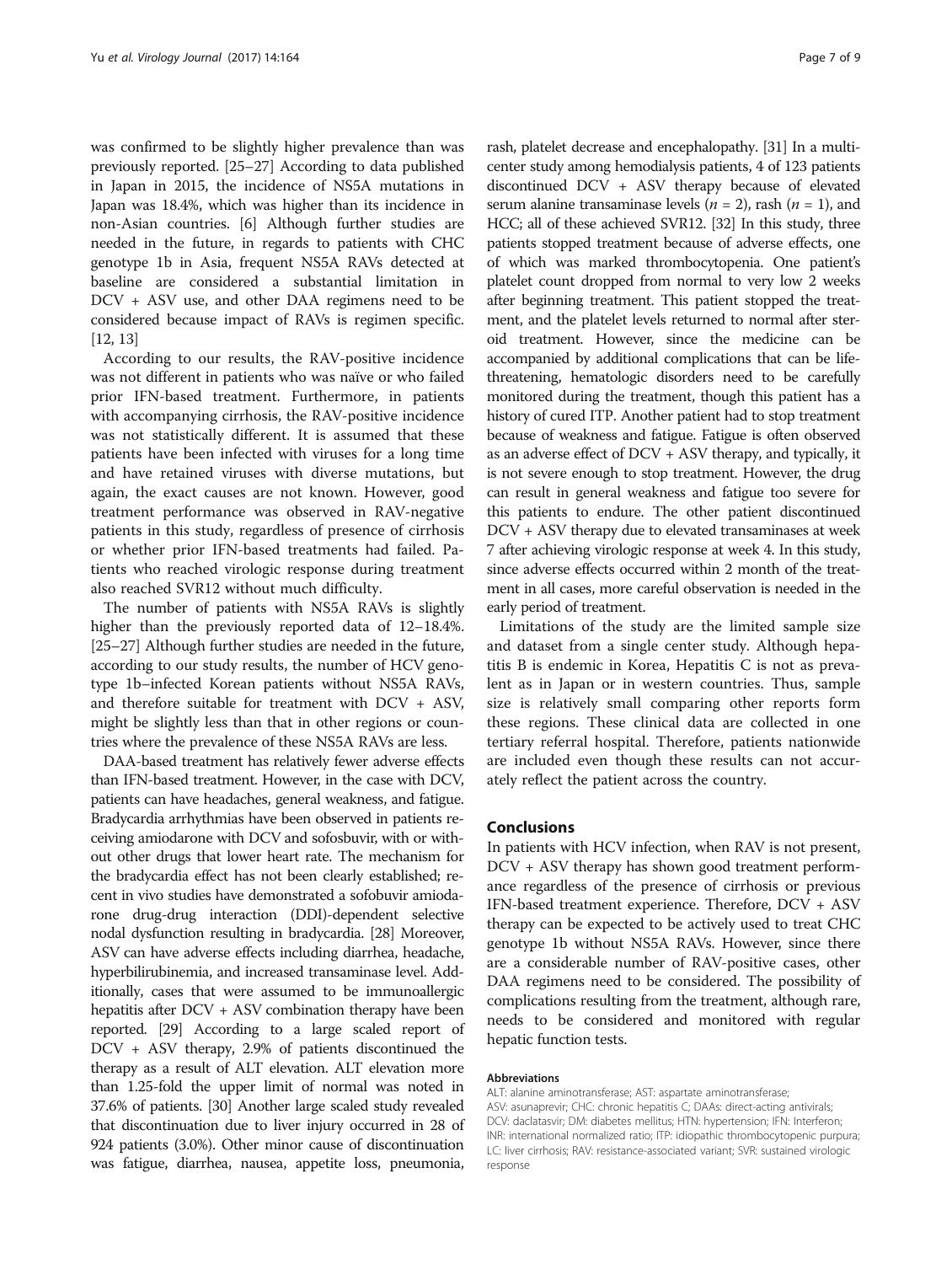#### <span id="page-7-0"></span>Acknowledgements

The authors thank Ms. Ah Young Kang for her support of this study.

#### Funding

Not applicable.

#### Availability of data and materials

Not applicable.

#### Ethics approval and consent to participate

This study protocol was approved by the Ethics Committee of Yonsei University. (approved No. 3–2016-0145)

#### Consent for publication

Not applicable.

#### Competing interests

The authors declare that they have no competing interests.

#### Publisher's Note

Springer Nature remains neutral with regard to jurisdictional claims in published maps and institutional affiliations.

#### Received: 13 April 2017 Accepted: 14 August 2017 Published online: 24 August 2017

#### References

- KASL clinical practice guidelines: management of hepatitis C. Clin Mol Hepatol 2014, 20:89–136.
- 2. Lyoo K, Song MJ, Hur W, Hong SW, Kim CW, Bae SH, Choi JY, Choi SW, Shin E, Yoon SK. Polymorphism near the IL28B gene in Korean hepatitis C virusinfected patients treated with peg-interferon plus ribavirin. J Clin Virol. 2011; 52:363–6.
- Sulkowski MS, Gardiner DF, Rodriguez-Torres M, Reddy KR, Hassanein T, Jacobson I, Lawitz E, Lok AS, Hinestrosa F, Thuluvath PJ, et al. Daclatasvir plus sofosbuvir for previously treated or untreated chronic HCV infection. N Engl J Med. 2014;370:211–21.
- Jacobson IM, Dore GJ, Foster GR, Fried MW, Radu M, Rafalsky W, Moroz L, Craxi A, Peeters M, Lenz O, et al. Simeprevir with pegylated interferon alfa 2a plus ribavirin in treatment-naive patients with chronic hepatitis C virus genotype 1 infection (QUEST-1): a phase 3, randomised, double-blind, placebo-controlled trial. Lancet. 2014;384:403–13.
- 5. Furusyo N, Ogawa E, Nakamuta M, Kajiwara E, Nomura H, Dohmen K, Takahashi K, Satoh T, Azuma K, Kawano A, et al. Telaprevir can be successfully and safely used to treat older patients with genotype 1b chronic hepatitis C. J Hepatol. 2013;59:205–12.
- 6. McPhee F, Suzuki Y, Toyota J, Karino Y, Chayama K, Kawakami Y, Yu ML, Ahn SH, Ishikawa H, Bhore R, et al. High sustained Virologic response to Daclatasvir plus Asunaprevir in elderly and cirrhotic patients with hepatitis C virus genotype 1b without baseline NS5A polymorphisms. Adv Ther. 2015; 32:637–49.
- 7. Poordad F, Dieterich D. Treating hepatitis C: current standard of care and emerging direct-acting antiviral agents. J Viral Hepat. 2012;19:449–64.
- 8. Manns M, Pol S, Jacobson IM, Marcellin P, Gordon SC, Peng CY, Chang TT, Everson GT, Heo J, Gerken G, et al. All-oral daclatasvir plus asunaprevir for hepatitis C virus genotype 1b: a multinational, phase 3, multicohort study. Lancet. 2014;384:1597–605.
- Kumada H, Suzuki Y, Ikeda K, Toyota J, Karino Y, Chayama K, Kawakami Y, Ido A, Yamamoto K, Takaguchi K, et al. Daclatasvir plus asunaprevir for chronic HCV genotype 1b infection. Hepatology. 2014;59:2083–91.
- 10. Kao JH, Lee YJ, Heo J, Ahn SH, Lim YS, Peng CY, Chang TT, Torbeyns A, Hughes E, Bhore R, Noviello S. All-oral daclatasvir plus asunaprevir for chronic HCV genotype 1b infection: a sub-analysis in Asian patients from the HALLMARK DUAL study. Liver Int. 2016;36:1433-41.
- 11. Wei L, Zhang M, Xu M, Chuang WL, Lu W, Xie W, Jia Z, Gong G, Li Y, Bae SH, et al. A phase 3, open-label study of daclatasvir plus asunaprevir in Asian patients with chronic hepatitis C virus genotype 1b infection who are ineligible for or intolerant to interferon alfa therapies with or without ribavirin. J Gastroenterol Hepatol. 2016;31:1860-7.
- 12. Sulkowski MS, Jacobson IM, Nelson DR. Daclatasvir plus sofosbuvir for HCV infection. N Engl J Med. 2014;370:1560–1.
- 13. Wyles DL, Ruane PJ, Sulkowski MS, Dieterich D, Luetkemeyer A, Morgan TR, Sherman KE, Dretler R, Fishbein D, Gathe JC Jr, et al. Daclatasvir plus Sofosbuvir for HCV in patients Coinfected with HIV-1. N Engl J Med. 2015; 373:714–25.
- 14. Hernandez D, Yu F, Huang X, Kirov S, Pant S, McPhee F. Impact of preexisting NS5A-L31 or -Y93H minor variants on response rates in patients infected with HCV genotype-1b treated with Daclatasvir/Asunaprevir. Adv Ther. 2016;33:1169-79.
- 15. Itakura J, Kurosaki M, Higuchi M, Takada H, Nakakuki N, Itakura Y, Tamaki N, Yasui Y, Suzuki S, Tsuchiya K, et al. Resistance-associated NS5A variants of hepatitis C virus are susceptible to interferon-based therapy. PLoS One. 2015;10:e0138060.
- 16. Korean Association for the Study of the L. KASL clinical practice guidelines: management of hepatitis C. Clin Mol Hepatol. 2016;22:76–139.
- 17. Chevaliez S. Antiviral activity of the new DAAs for the treatment of hepatitis C virus infection: virology and resistance. Clin Res Hepatol Gastroenterol. 2011;35(Suppl 2):S46–51.
- 18. Aghemo A, Colombo M. Selection of resistant-associated variants to the NS5A inhibitor daclatasvir: revenge of the hepatitis C virus. Gastroenterology. 2013;145:247–9.
- 19. Rangnekar AS, Fontana RJ. Meta-analysis: IL-28B genotype and sustained viral clearance in HCV genotype 1 patients. Aliment Pharmacol Ther. 2012; 36:104–14.
- 20. Liu CH, Liu CJ, Lin CL, Liang CC, Hsu SJ, Yang SS, Hsu CS, Tseng TC, Wang CC, Lai MY, et al. Pegylated interferon-alpha-2a plus ribavirin for treatmentnaive Asian patients with hepatitis C virus genotype 1 infection: a multicenter, randomized controlled trial. Clin Infect Dis. 2008;47:1260–9.
- 21. Liu CH, Liang CC, Liu CJ, Tseng TC, Lin CL, Yang SS, Su TH, Hsu SJ, Lin JW, Chen JH, et al. Interleukin 28B genetic polymorphisms and viral factors help identify HCV genotype-1 patients who benefit from 24-week pegylated interferon plus ribavirin therapy. Antivir Ther. 2012;17:477–84.
- 22. Cavalcante LN, Abe-Sandes K, Angelo AL, Machado TM, Lemaire DC, Mendes CM, Pinho JR, Malta F, Lyra LG, Lyra AC. IL28B polymorphisms are markers of therapy response and are influenced by genetic ancestry in chronic hepatitis C patients from an admixed population. Liver Int. 2012;32: 476–86.
- 23. Jeong SH, Jung YK, Yang JW, Park SJ, Kim JW, Kwon OS, Kim YS, Choi DJ, Kim JH. Efficacy of peginterferon and ribavirin is associated with the IL28B gene in Korean patients with chronic hepatitis C. Clin Mol Hepatol. 2012;18: 360–7.
- 24. Jung YK, Kim JH, Ahn SM, Yang JW, Park SJ, Kim JW, Yeon JE, Kwon OS, Kim YS, Choi DJ, et al. Role of interleukin 28B-related gene polymorphisms in chronic hepatitis C and the response to antiviral therapy in Koreans. J Clin Gastroenterol. 2013;47:644–50.
- 25. Paolucci S, Fiorina L, Mariani B, Gulminetti R, Novati S, Barbarini G, Bruno R, Baldanti F. Naturally occurring resistance mutations to inhibitors of HCV NS5A region and NS5B polymerase in DAA treatment-naive patients. Virol J. 2013;10:355.
- 26. Aissa Larousse J, Trimoulet P, Recordon Pinson P, Tauzin B, Azzouz MM, Ben Mami N, Cheikh I, Triki H, Fleury H. Prevalence of hepatitis C virus (HCV) variants resistant to NS5A inhibitors in naive patients infected with HCV genotype 1 in Tunisia. Virol J. 2015;12:84.
- 27. Nakamoto S, Kanda T, Wu S, Shirasawa H, Yokosuka O. Hepatitis C virus NS5A inhibitors and drug resistance mutations. World J Gastroenterol. 2014; 20:2902–12.
- 28. Regan CP, Morissette P, Regan HK, Travis JJ, Gerenser P, Wen J, Fitzgerald K, Gruver S, DeGeorge JJ, Sannajust FJ. Assessment of the clinical cardiac drugdrug interaction associated with the combination of hepatitis C virus nucleotide inhibitors and amiodarone in guinea pigs and rhesus monkeys. Hepatology. 2016;64:1430–41.
- 29. Fujii Y, Uchida Y, Mochida S. Drug-induced immunoallergic hepatitis during combination therapy with daclatasvir and asunaprevir. Hepatology. 2015;61: 400–1.
- 30. Sezaki H, Suzuki F, Hosaka T, Akuta N, Fujiyama S, Kawamura Y, Kobayashi M, Suzuki Y, Saitoh S, Arase Y, et al. The efficacy and safety of dual oral therapy with daclatasvir and asunaprevir for genotype 1b in Japanese real-life settings. Liver Int. 2017. doi:[10.1111/liv.13384](http://dx.doi.org/10.1111/liv.13384).
- 31. Ishigami M, Hayashi K, Honda T, Kuzuya T, Ishizu Y, Ishikawa T, Nakano I, Urano F, Kumada T, Yoshioka K, et al. Daclatasvir and asunaprevir treatment in patients with severe liver fibrosis by HCV genotype 1b infection: real world data. J Gastroenterol Hepatol. 2017. doi:[10.1111/jgh.13779](http://dx.doi.org/10.1111/jgh.13779).